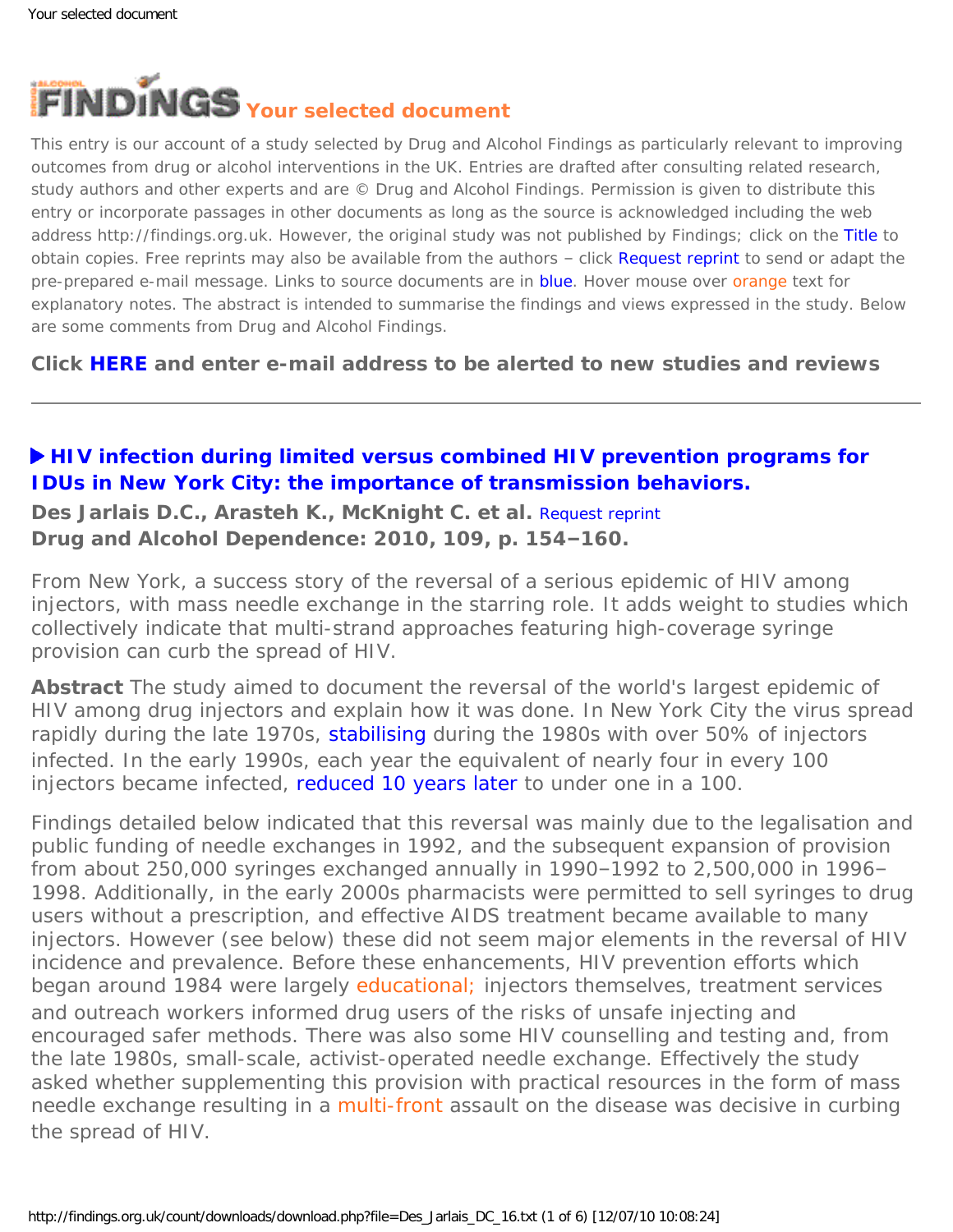# Separating the pre and post-needle exchange eras

The study adopted 1 January 1995 – roughly the mid-point in the rapid expansion of needle exchange – as the [dividing line](#page-0-0) between the educational era and the era of mass needle exchange. To test the impact of the advent of needle exchange it drew on the yearly (from 1990 on) research interview surveys and HIV test results from injectors admitted to New York's Beth Israel Medical Center detoxification programme, which serves the whole city. The 261 [injectors](#page-0-0) surveyed from 1990 to 1994 who said they had started injecting between 1984 and the end of 1994 were considered to have injected only during the educational era. The 1153 injectors [surveyed](#page-0-0) from 1995 to 2008 who began injecting only after 1 January 1995 were considered to have injected only during the needle exchange era. The key issue was whether with the benefit of needle exchange, the later samples were less likely to have become infected.

# HIV prevalence and incidence both much lower in the needle exchange era

That was indeed how it turned out. Educational-era injectors were substantially and significantly more likely to be infected with HIV; 21% were compared to 6% who had injected only after mass needle exchange had supplemented educational efforts, amounting to a under a quarter the chance of being infected in the later era. This ratio was similar and in each case statistically significant across sexual (gender and orientation), age, and racial subgroups. Also, among [newer](#page-0-0) injectors, the reduction in risk was similar whether the injector had been interviewed in the first or second half of the needle exchange era.

Findings so far indicated that HIV was more prevalent in the 'pre-needle exchange' educational era than later. However, the key question was whether this also applied to the rate at which new infections were acquired. These 'incidence' statistics were estimated from the increase in the proportions of injectors infected as their injecting careers extended. In the educational era, for every extra year of injecting, another 4% of injectors became infected. In contrast, the curve in the needle exchange era was practically flat – a statistically significant difference in the [slopes](#page-0-0) which led to a significant difference in incidence estimates: about 4 in every 100 people became newly infected in the educational era, just 0.3 in every 100 when needle exchange had been widely implemented.

### Why were HIV prevalence and incidence lower?

The next stage in the analysis was to attempt to identify *how* programmes in the needle exchange era had reduced HIV prevalence and incidence. Proportions of injectors engaging in risky sexual behaviour or who injected with equipment used by someone else (about a third looking back over the past six months) had not changed since the educational era. What *had* changed was the proportion who passed on their own used equipment to another injector; in the past six months, 53% had done so in the educational era, just 31% in the later era. Among HIV positive injectors – the ones potentially capable of passing on the infection – the difference was even sharper: 47% versus 17%. Combining these figures with the prevalence of infection, the upshot was that in the educational era 1 in 10 injectors were potentially transmitting infection (they were infected and had let others use their used equipment) compared to just 1 in 100 after needle exchanges were widely established - a statistically significant [difference](#page-0-0) in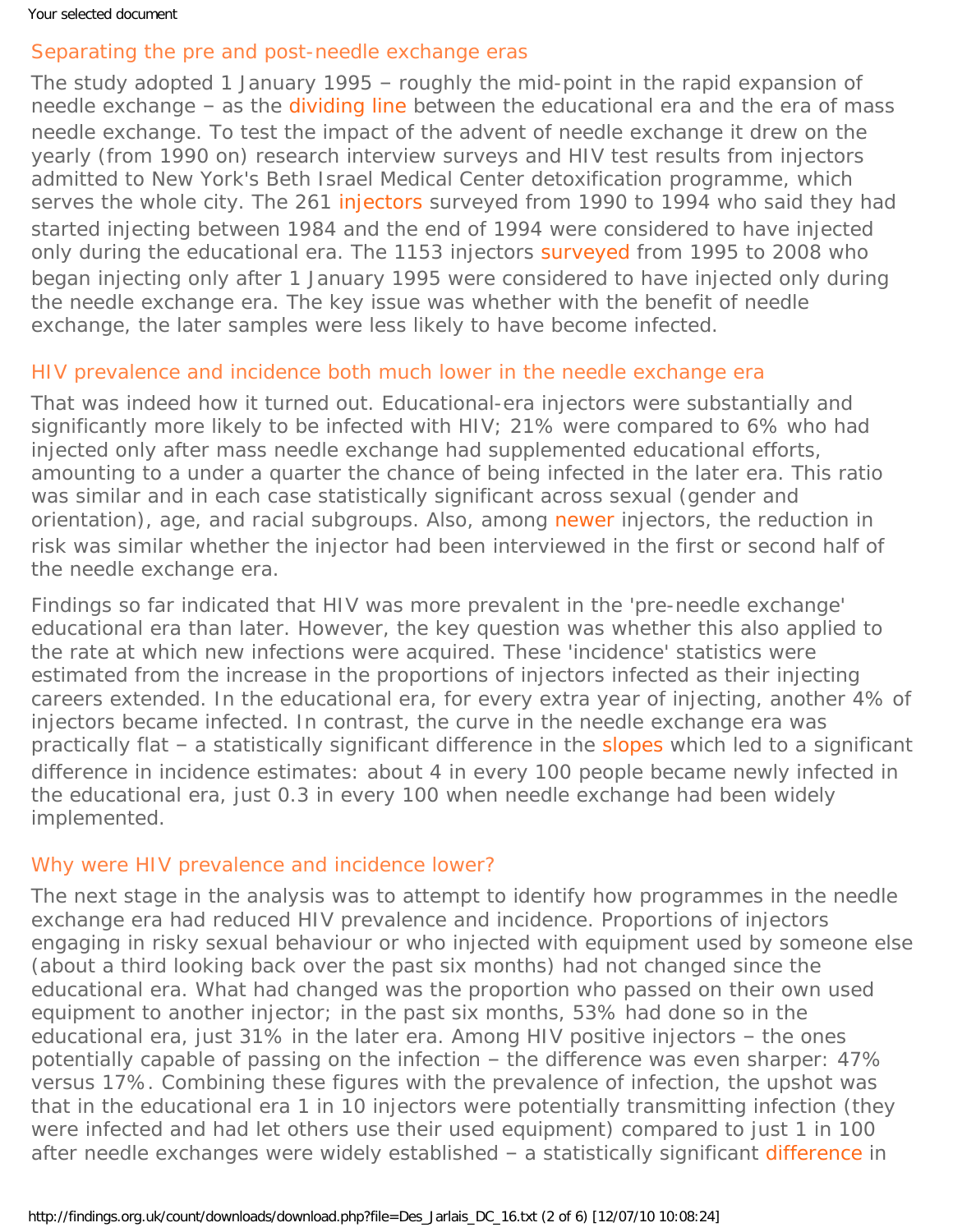the chances of infection transmission.

Finally the analysis tried to link infection risk behaviour (non-infected injectors injecting with used equipment; infected injectors passing their used equipment on) to participation in three types of services which might have helped reduce risk: methadone maintenance; HIV testing and counselling; and obtaining sterile injecting equipment from a syringe exchange, pharmacy or healthcare provider. The only statistically significant link was that during the needle exchange era, non-infected injectors who obtained sterile equipment were about a third less likely to use potentially infected equipment. However, at this level of detail the numbers were sometimes small, making statistical significance hard to achieve.

# The authors' conclusions

Widespread implementation of needle exchange in the mid-1990s in New York City created an environment in which several influences combined to more effectively prevent the spread of HIV among injectors than in previous years. Findings are consistent with those from other studies in New York and elsewhere demonstrating the impact of such programming. However, unusually this study found that low rates of infection in the needle exchange era were associated with very low rates of HIV transmission behaviour (passing on used syringes) among [infected](#page-0-0) injectors, rather than very low rates of HIV acquisition risk behaviour (accepting used syringes) among non-infected injectors. Where HIV is common among injectors, reducing the proportion of HIV-positive injectors who pass on their used equipment may be a critical component in reducing HIV transmission. However, even in the needle exchange era, HIV continued to spread. From other studies in New York and elsewhere, it seems that typical anti-HIV programmes targeted at drug users (including needle exchange) reduce injecting-related risk, but have insufficient impact on sexual risk behaviour.

Though this could not be directly tested by the study, it is likely that infection transmission behaviour will be rarer when good legal access to sterile injecting equipment creates little incentive or pressure to pass equipment on, when most injectors have been tested and know whether they are infected with HIV, and when destigmatisation makes it possible for people to disclose their infection as a reason for not passing on their equipment.

FINDINGS The featured study strongly suggests that widespread accessible needle exchange (or at least, provision of sterile injecting equipment) can be a key ingredient in reversing a high level of HIV among injectors of illegal drugs, especially heroin. What it could not answer is whether needle exchange is sufficient in the absence of other services such as methadone treatment, HIV testing, and raising awareness of the risks of infection, nor whether other ways of making sterile equipment widely available might have been just as effective; lack of discernable impact from freeing up pharmacy sales might simply have been due to demand for sterile syringes already having been met by needle exchanges. Also the findings may be applicable only to treatment-seeking injectors in developed urban areas with concentrated numbers of drug injectors. In these areas it is feasible to meet a large part of the demand for injecting equipment, exchanges can be relatively nearby and/or easy to get to, and there is intense interaction and equipment sharing between injectors for exchanges to intercept.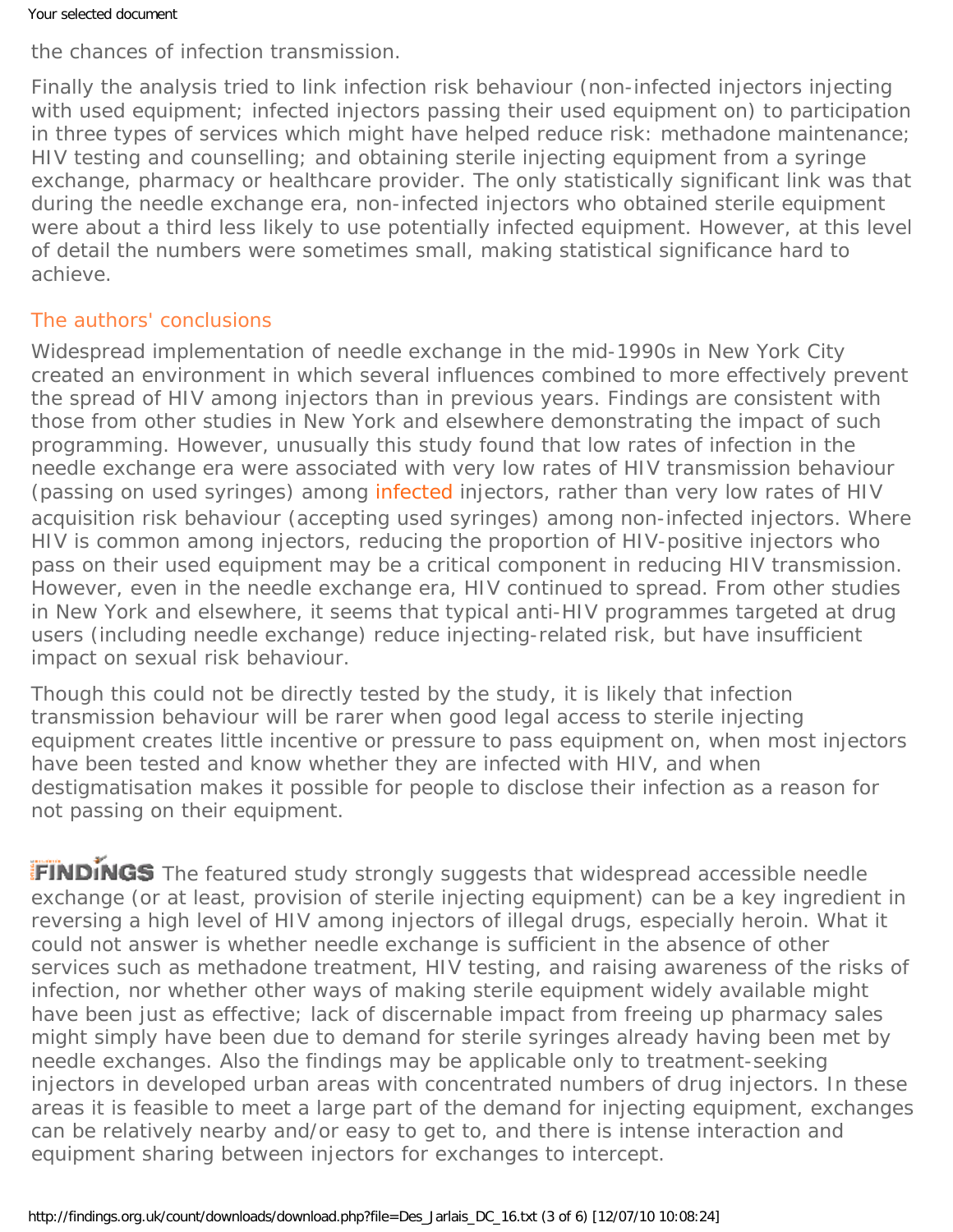Inevitably such a study is vulnerable to competing explanations for the findings, in particular in this case the trend away from injecting cocaine, which itself may have helped reduce the spread of HIV. Such concerns would be mitigated if the findings were consistent in demonstrating a convincing mechanism for how needle exchange expansion could have affected the spread of HIV. A mechanism was found in the study (less passing on of used equipment by infected injectors) but this did not consistently account for relevant findings to a statistically significant degree. However, this is just one of several studies collectively pointing to a similar conclusion: that multi-strand approaches featuring mass needle exchange can curb the spread of HIV. Such conclusions make sense because any one service or type of service will never be able to attract or be accessible to all the different 'hidden' populations of injectors. Also, different types of services can work in synergy. In particular, at a population level [methadone maintenance](https://findings.org.uk/count/downloads/download.php?file=Gowing_L_12.txt) can reduce the number of times opiate users inject, reducing the load on needle exchanges, while [needle exchanges](https://findings.org.uk/count/downloads/download.php?file=Ashton_M_18.pdf) help to make the remaining injections safer.

Findings on the impact of each element of such programming and on the combination of elements might have been more clear cut and consistent had harm reduction programmes been enthusiastically and fully implemented and funded. This has rarely been the case, needle exchange for example often being trammelled by rules about how much equipment can be given out and operated from insufficient sites and unsuitable premises for a few hours a week [\(1](https://findings.org.uk/count/downloads/download.php?file=NICE_8.txt) [2](https://findings.org.uk/count/downloads/download.php?file=ACMD_5.txt) [3](https://findings.org.uk/count/downloads/download.php?file=Ashton_M_18.pdf) [4](https://findings.org.uk/count/downloads/download.php?file=abscess.nug) [5\)](https://findings.org.uk/count/downloads/download.php?file=coverage.nug), while methadone maintenance, the treatment modality with the [greatest research backing](http://dx.doi.org/10.1111/j.1360-0443.2010.03049.x), has been undermined by unwillingness to prescribe high enough doses for long enough, by deterrent regulations, and by lack of capacity [\(1](https://findings.org.uk/count/downloads/download.php?file=ACMD_5.txt) [2](https://findings.org.uk/count/downloads/download.php?file=Gowing_L_12.txt) [3](https://findings.org.uk/count/downloads/download.php?file=Bao_YP_1.txt) [4](https://findings.org.uk/count/downloads/download.php?file=nugg_11_2.pdf) [5](https://findings.org.uk/count/downloads/download.php?file=nug_5_9.pdf) [6](https://findings.org.uk/count/downloads/download.php?file=nug_2_1.pdf) [7](http://dx.doi.10.1136/jech.2005.037333) [8](http://dx.doi.org/10.1016/j.drugpo.2005.02.008) [9](http://dx.doi.org/10.1111/j.1360-0443.2004.00963.x)). Half-hearted implementations may help individuals which they reach and are acceptable to, but cannot be expected to make much of a dent in infection levels across the whole population of injectors [\(1](http://www.nap.edu/catalog.php?record_id=11731) [2](http://dx.doi.org/10.1111/j.1360-0443.2007.01761.x)).

A major remaining gap in programmes for preventing HIV spread among drug users is finding a way to tackle sexual risk behaviour, which (as the featured study found) has [become a prominent concern](http://www.nap.edu/catalog.php?record_id=11731) where injecting-related risk has been controlled. Targeted interventions [can be](http://dx.doi.org/10.1016/j.drugpo.2005.02.005) at least moderately effective, but often sexual risk is not directly addressed by drug services or among drug injectors. In England, being in a substitute prescribing programme rather than either not in treatment or in some other kind of treatment meant patients were more likely to be advised about harm reduction, but sexual risk [was the exception](http://www.nta.nhs.uk/uploads/nta_2006_harm_reduction_survey.pdf). However, effective addiction treatment [can itself](https://findings.org.uk/count/downloads/download.php?file=Gowing_L_12.txt) reduce sexual risk by reducing the need for prostitution to gain money for drugs and in other ways curtailing the number of sexual partners; impacts on condom use are less clear-cut. Some of these conclusions are expanded on below.

### About the study

The authors outlined several limitations of the study, prime among which was the absence of a comparison area similar in most respects except that there was no legalisation and/or expansion of needle exchange provision. Without this the findings are vulnerable to the impact of influences other than needle exchange availability. One mentioned by the authors is the possible cumulative impact and extended reach of pre-needle exchange approaches such as awareness-raising and risk-reduction training conducted by outreach workers, peers and services. It is for example conceivable (but on the face of it and in the light of other research, unlikely) that there is a tipping point beyond which these efforts begin to 'bite' and that this was reached at about the time that needle exchanges also became widespread.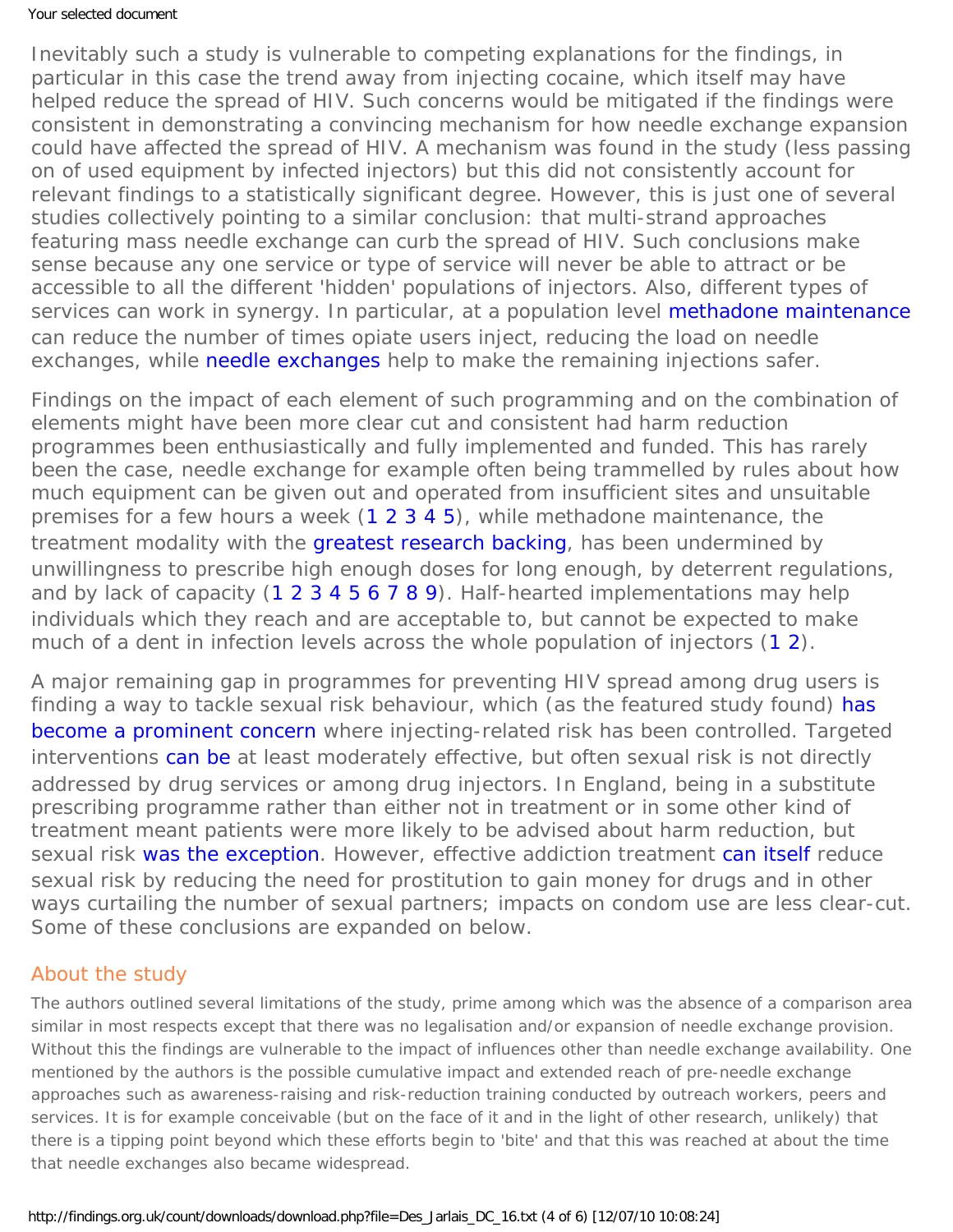Also among these influences may be changes in nature of the injecting population. The analysis of whether HIV prevalence and incidence dropped in the needle exchange era catered at least in part for [some](#page-0-0) of these differences, but not the substantial differences in the extent of cocaine smoking and [injecting](#page-0-0) and of heroin sniffing. In respect of cocaine injecting – which due perhaps to its frequency and less controlled nature has [been found](https://findings.org.uk/count/downloads/download.php?file=Ashton_M_15.pdf) an important aggravating factor in the spread of infection – the effect could have been to exaggerate the apparent impact of access to sterile injecting equipment.

All the available variables including changes in drug use patterns were however taken in to account in the analysis of whether methadone treatment, HIV testing and access to sterile syringes were associated with reduced HIV risk behaviour. With everything in the mix, generally no significant association was found. The exception was a link between fewer injectors re-using injecting equipment used by someone else and more widespread access to sterile injecting equipment. However, this was not it seems the mechanism which accounted for HIV reductions in the needle exchange era. In this analysis it was less *passing on* of used equipment which seemed critical. This disjunction in the risk-reduction mechanism chain may have arisen because the measures of risk behaviour were too crude. It was known how many people had received or passed on used equipment, but not how often they did it, with how many different people, what their relationships were with these people, and what if any syringe sterilisation and/or cleaning was done, all potentially important nuances.

Both the reductions in HIV and the mechanisms via which this may have happened could have been influenced by the fact that the samples had all sought and achieved admission to an inpatient detoxification programme. Presumably their substance dependence was of a severity and kind eligible for this level of intervention, meaning the samples were unlikely to include regular but not frequent users, especially of cocaine. All had been motivated to voluntarily enter treatment and were subject to whatever influence the treatment programme could exert over their risk behaviour. They may also have been particularly likely to make use of other services such as needle exchanges. However, the authors say that these injectors were similar to those sampled in nontreatment settings.

HIV prevalence was similar whether new (under four years) injectors had been interviewed in the first or second half of the programme era, suggesting that pharmacy sales of syringes and improved [AIDS treatments](#page-0-0) were not major risk-reduction supplements once needle exchange was fully and widely implemented.

In the featured study HIV incidence was estimated from trends in HIV prevalence depending on how long the participant had been injecting. [Another study](http://dx.doi.org/10.2105/AJPH.2003.036517) more directly assessed incidence among injectors at the same treatment site by using an HIV testing procedure capable of indicating whether infection was recent or longstanding. According to this study, the equivalent of about 3.6 in every 100 injectors became infected annually in 1990–1992, falling to 2.6 in 1993–1995, 1 in 1996–1998, and 0.8 in 100 in 1999–2002. The first of these estimates was about the same as for a similar period in the featured study; the dramatic reduction in incidence after needle exchanges had become fully established was also similar. Moreover, this study found a very strong link between increasing numbers of syringes provided by exchanges (also perhaps an indicator of overall service provision from exchanges) and the fall in the rate of new infections. The featured report also pointed out that studies in the same city, but of injectors sampled in other ways, have broadly confirmed the incidence levels estimated by the featured study, and the drop in the needle exchange era.

### Selected other studies

The authors cite confirmatory findings from other cities on the impact of comprehensive anti-HIV programming featuring widespread needle exchange. Similar studies in 99 cities have been combined in [an analysis](http://dx.doi.org/10.1016/S0955-3959(03)00133-6) which compared trends in HIV prevalence among drug injectors in cities with versus without needle exchanges. In needle exchange cities the average proportion of injectors who were infected fell by nearly 19% a year, while in cities without exchanges it rose by 8%. The analysis argued that the difference was so great that it was very